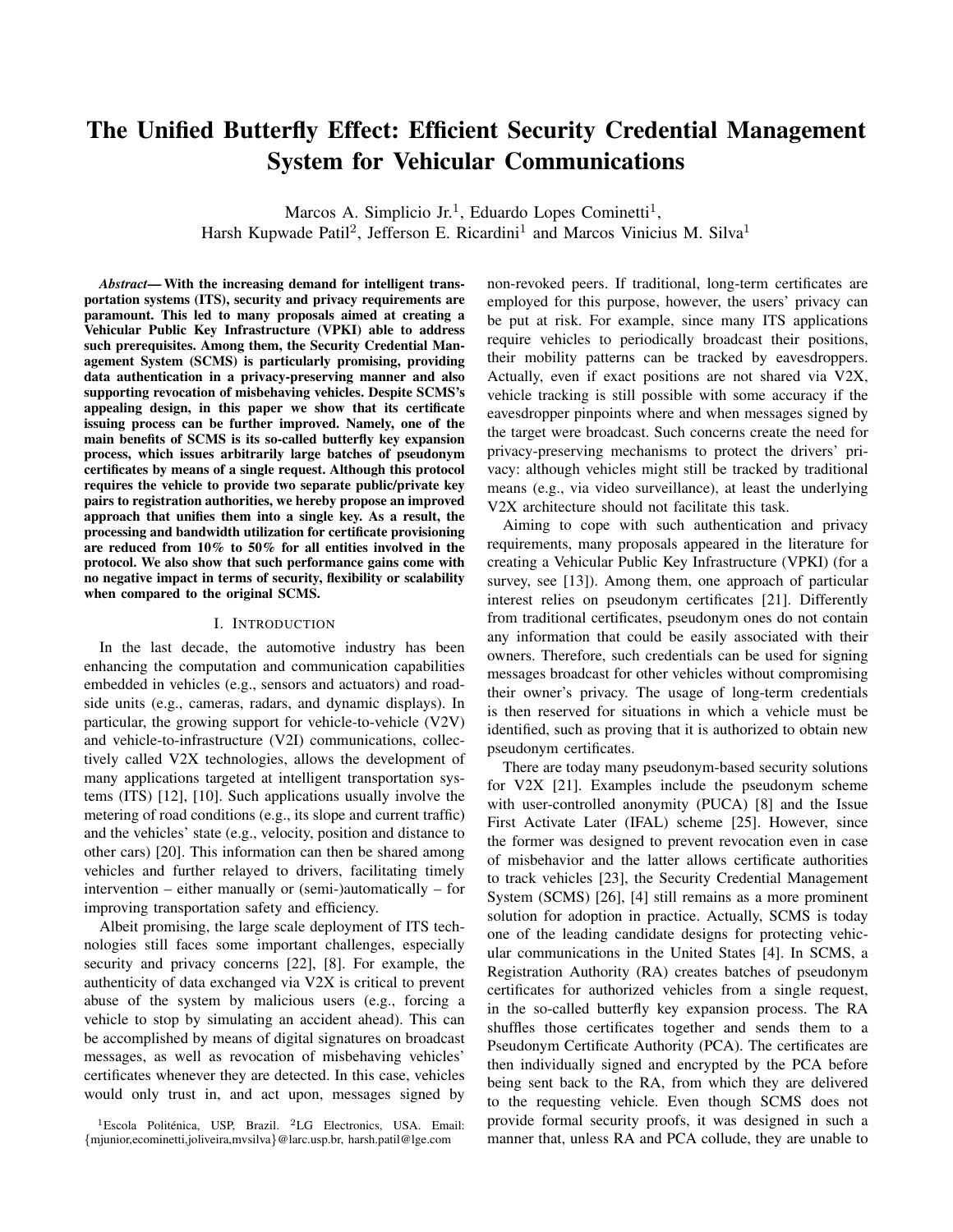link a pseudonym certificate to its owner nor learn whether two pseudonym certificates belong to the same vehicle. Specifically, the PCA does not identify the owner of each certificate, whereas the RA that delivers the certificate to the vehicle does not learn its inner contents. In case of a misbehaving vehicle, a small piece of information is placed in the Certificate Revocation List (CRL), thereby exposing the culprit and revoking its respective certs.

Although SCMS provides an efficient and scalable security framework for vehicular communications, in this article we show that its design can be further improved. Namely, we describe a method that reduces approximately by half the processing and bandwidth costs of SCMS's certificate provisioning protocol. This gain is obtained when, instead of using separate butterfly keys for encryption and signature, both keys are combined in a unified key derivation process. Besides describing the solution in detail, we show that the performance improvements come with no negative impact in terms of security, flexibility or scalability when compared to the original SCMS protocol.

The remainder of this article is organized as follows. Section II summarizes the notation employed along the document. Section III describes with some detail the SCMS protocol, in particular its butterfly key expansion process. Section IV then presents our proposed improvements to the original SCMS, analyzing the resulting security and performance. Finally, section VII concludes the discussion.

# II. GENERAL NOTATION

For convenience of the reader, Table I lists the main symbols and notation that appear along this document.

Whenever pertinent, we assume standard algorithms for data encryption, hashing and digital signatures. In particular, we assume that the following algorithms are employed: symmetric encryption (i.e., using shared keys) is done with the AES block cipher [17] whereas asymmetric encryption (i.e., involving public/private key pairs) is performed with ECIES [11]; hashing is performed with SHA-2 [19]. and the creation and verification of digital signatures uses algorithms such as ECDSA [18].

# III. THE SECURITY CREDENTIAL MANAGEMENT **SYSTEM**

In this section, we describe SCMS in more detail. Along the discussion, we focus on the description given in [26] rather than in [4]. The motivations for this approach are that (1) the former displays a more concise notation and (2) the modifications introduced in the latter do not affect our highlevel description, nor the improvements hereby described. Nevertheless, for completeness, whenever pertinent we also briefly mention eventual modifications of [26] done in [4].

In SCMS, each device receives two types of certificates: a long-term enrollment certificate, which identifies valid devices in the system; and multiple pseudonym certificates, each having a short validity (e.g., a few days), so  $\sigma \geq 1$ pseudonym certificates are valid simultaneously. To avoid persistent tracking, vehicles can switch between pseudonym

### TABLE I

#### GENERAL NOTATION AND SYMBOLS

| Symbol                     | Meaning                                            |
|----------------------------|----------------------------------------------------|
| G                          | The generator of an elliptic curve group           |
| sig                        | A digital signature                                |
| cert                       | A digital certificate                              |
| U, U                       | Public signature keys                              |
|                            | (stylized $U$ : reserved for PCA)                  |
| u, u                       | Private keys corresponding to U and $U$            |
| S, s                       | Public and private caterpillar signature keys      |
| E, e                       | Public and private caterpillar encryption keys     |
| $\hat{S}, \hat{s}$         | Public and private cocoon signature keys           |
| $\hat{E}, \hat{e}$         | Public and private cocoon encryption keys          |
| X, x                       | Public and private unified caterpillar keys        |
| $\widehat{X}, \widehat{x}$ | Public and private unified cocoon keys             |
| β                          | Number of cocoon keys in certificate batch         |
| $\sigma$                   | Number of certificates valid at any time period    |
| $f, f_1, f_2$              | Pseudorandom functions                             |
| Enc(K, str)                | Encryption of bitstring $str$ with key $K$         |
| Dec(K, str)                | Decryption of bitstring str with key $K$           |
| Sign(K, str)               | Signature of bitstring str, using key $K$          |
| Ver(K, str)                | Verification of signature on $str$ , using key $K$ |
| Hash(str)                  | Hash of bitstring str                              |
| $str_1 \parallel str_2$    | Concatenation of bitstrings $str_1$ and $str_2$    |

certificate employed in their communications. In practice, the system should limit the value of  $\sigma$  to a small number to avoid "sybil-like" attacks [7], in which one vehicle poses as a platoon aiming to get some advantage over their peers [16], [1]. For example, such a fake platoon could end up receiving preferential treatment from traffic lights programmed to give higher priority to congested roads.

The solution was designed to allow the distribution of multiple pseudonym certificates to vehicles in an efficient manner, while providing mechanisms for easily revoking them in case of misbehavior by their owners. For this purpose, SCMS relies basically on the following entities:

- Pseudonym Certificate Authority (PCA): responsible for issuing pseudonym certificates to devices.
- Registration Authority (RA): receives and validates requests for batches of pseudonym certificates from devices, identified by their enrollment certificates. Those requests are individually forwarded to the PCA, in such a manner that requests associated to different devices are shuffled together so the PCA cannot link a set of requests to the same device.
- Linkage Authority (LA): generates random-like bitstrings that are added to certificates so they can be efficiently revoked (namely, multiple certificates belonging to the same device can be linked together by adding a small amount of information to certificate revocation lists – CRLs). SCMS uses two LAs, even though its architecture supports additional LAs.
- Misbehavior Authority (MA): identifies misbehavior patterns by devices and, whenever necessary, revokes them by placing their certificate identifiers into a CRL.

These entities play different roles in the two main procedures provided by SCMS: the butterfly key expansion, which allows pseudonym certificates to be issued; and key linkage, which allows the efficient revocation of malicious vehicles.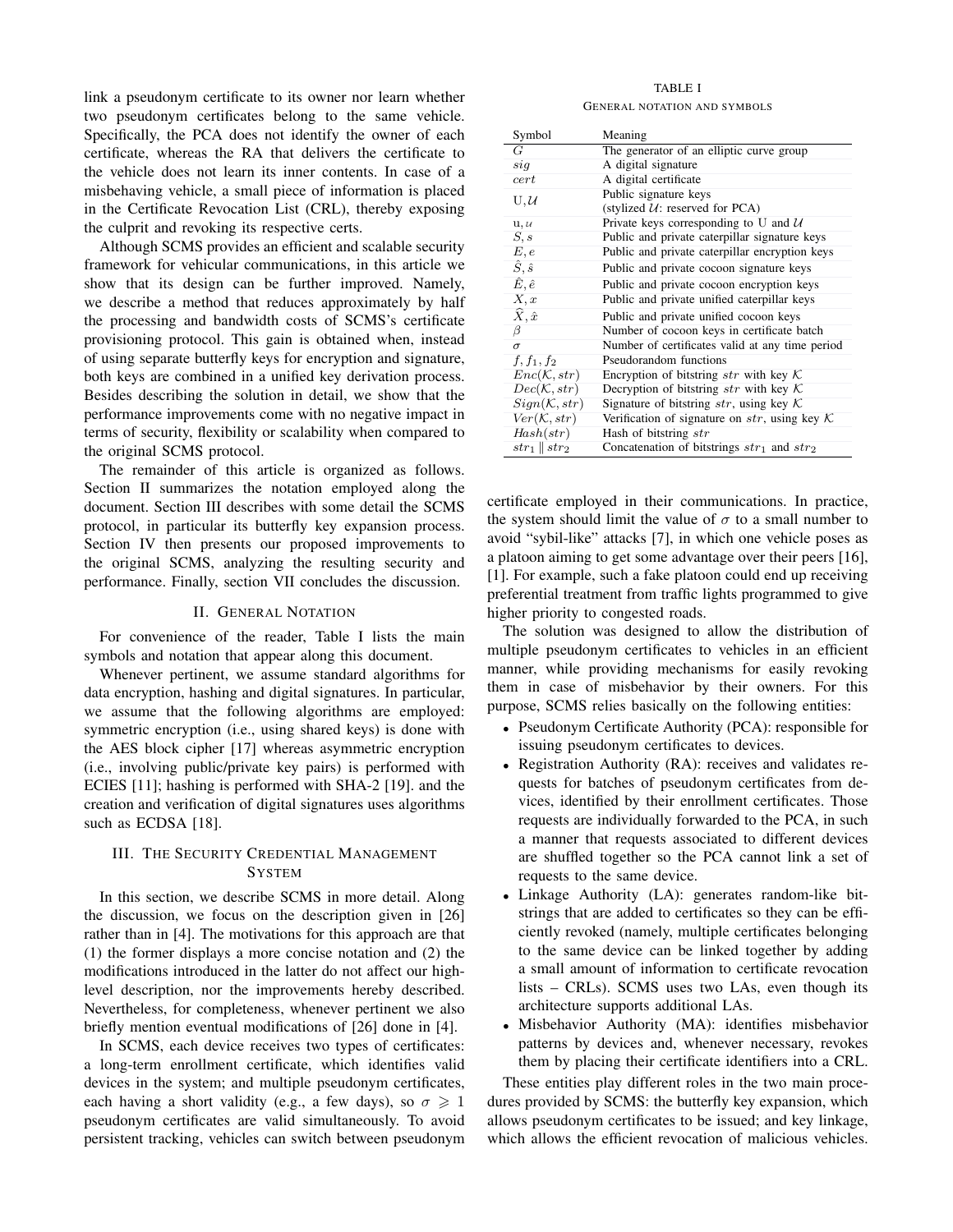Due to limited space, we describe only the former procedures in what follows. Also, since all communications between SCMS entities must be performed via a secure channel [4, Sec. 2.2.11.4], we omit this extra layer of security while describing their interactions.

# *A. Butterfly key expansion*

The pseudonym certification provisioning process in SCMS provides an efficient mechanism for devices to obtain arbitrarily large batches of (short-lived) certificates with a small-sized request message. It comprises the following steps, as illustrated in Figure 1. First (Step 1), the vehicle generates two *caterpillar* private/public key pairs,  $(s, S =$  $s \cdot G$ ) and  $(e, E = e \cdot G)$ . The public caterpillar keys S and E are sent to the Registration Authority (RA) together with two suitable pseudorandom functions (PRF)  $f_1$  and  $f_2$  (or, more precisely, to their corresponding seeds). Then (Step 2), the RA employs  $S$  in the generation of  $\beta$  public *cocoon* signature keys  $\hat{S}_i = S + f_1(i) \cdot G$ , where  $0 \leq i < \beta$  for an arbitrary value of  $\beta$ ; similarly, the RA uses E for generating  $\beta$  public cocoon encryption keys  $\hat{E}_i = E + f_2(i) \cdot G$ . The exact manner by which  $f_1$  and  $f_2$  are instantiated in [26] differs from the description given in [4], but since the differences are not pertinent to our discussion, we hereby omit their internal details. Pairs of cocoon keys  $(\hat{S}_i, \hat{E}_i)$  from different vehicles are then shuffled together by the RA and sent individually to the Pseudonym Certificate Authority (PCA), which generates the corresponding pseudonym certificates (Step 3).

After receiving the cocoon keys from the RA, the PCA can create explicit or implicit certificates [5] (Step 4). In the explicit model, the PCA computes the vehicle's public signature key as  $U_i = \hat{S}_i + r_i \cdot G$ , for a random value  $r_i$ . It then inserts  $U_i$  into a certificate  $cert_i$  containing the required metadata meta (e.g., a validity period), and digitally signs  $cert_i$  with its own private key u. The  $\hat{E}_i$  key is then used to encrypt the signed certificate together with the value of  $r_i$ , generating the PCA's response package. The PCA's response is then digitally signed (step 5) and sent to the RA (step 6), which relays it (in batch) to the requesting vehicle (step 7). As a result of this process, only the corresponding vehicle can decrypt the PCA's responses to learn  $U_i$  and compute the corresponding private signature key  $u_i = s + r_i + f_1(i)$ (step 8). To ensure this is the correct key, the vehicle should also perform a final verification  $u_i \cdot G = U_i$ .

For implicitly certified keys, this process is slightly different: the PCA starts by computing a credential  $V_i = \hat{S}_i + r_i \cdot G$ again for a random  $r_i$ , and then creates the implicit certificate  $cert_i = (V_i, \text{meta})$  The PCA then signs this certificate to obtain  $sig_i = h_i \cdot r_i + u$ , where  $h_i = Hash(cert_i)$ , and sends back to the vehicle (via the RA) the pair  $(cert_i, sig_i)$ , encrypted with  $\hat{E}_i$  and signed with the PCA's private key. The vehicle, after decrypting the PCA's response and checking its signature, computes  $h_i = Hash(cert_i)$  and sets its own private signature key to  $u_i = h_i \cdot (s + f_1(i)) + sig_i$ , whereas the corresponding public signature key takes the form  $U_i =$  $u_i$  G. The validity of the public key  $U_i$  can then be implicitly



Fig. 1. SCMS's butterfly key expansion and certificate generation – only explicit certificates are illustrated. Numbers in circles indicate the sequence of steps involved in this process.

verified by ascertaining that  $U_i = h_i \cdot V_i + \mathcal{U}$ , where  $\mathcal{U}$  is the PCA's public signature key.

We note that, for both certificate models, the PCA signs the encrypted response using its own private signature key for preventing an "honest-but-curious" RA from engaging in a Man-in-the-Middle (MitM) attack. Namely, without this signature, a MitM attack by the RA could be performed as follows: (1) instead of  $\hat{E}_i$ , the RA sends to the PCA a fake cocoon encryption key  $\hat{E}_i^* = z \cdot G$ , for an arbitrary value of  $z$ ; (2) the RA decrypts the PCA's response using  $z$ , learning the value of  $cert_i$ ; (3) the RA re-encrypts the certificate with the correct  $\hat{E}_i$ , sending the result to the vehicle, which proceeds with the protocol as usual; and (4) whenever a vehicle presents a pseudonym-based  $cert_i$  to its counterparts, so they can validate its own public signature key  $U_i$ , the RA can link that  $cert_i$  to the original request, thus identifying the corresponding vehicle. As long as the vehicle verifies the PCA's signature on the received response, however, such MitM attempt would fail because the RA would not be able to provide a valid signature for the re-encrypted certificate generated in the attack's step 3.

Also independently of the type of certificate adopted, the users' privacy is protected in this process as long as the RA and PCA do not collude. After all, the shuffling of public cocoon keys performed by the RA prevents the PCA from learning whether or not a group of keys in the batch belongs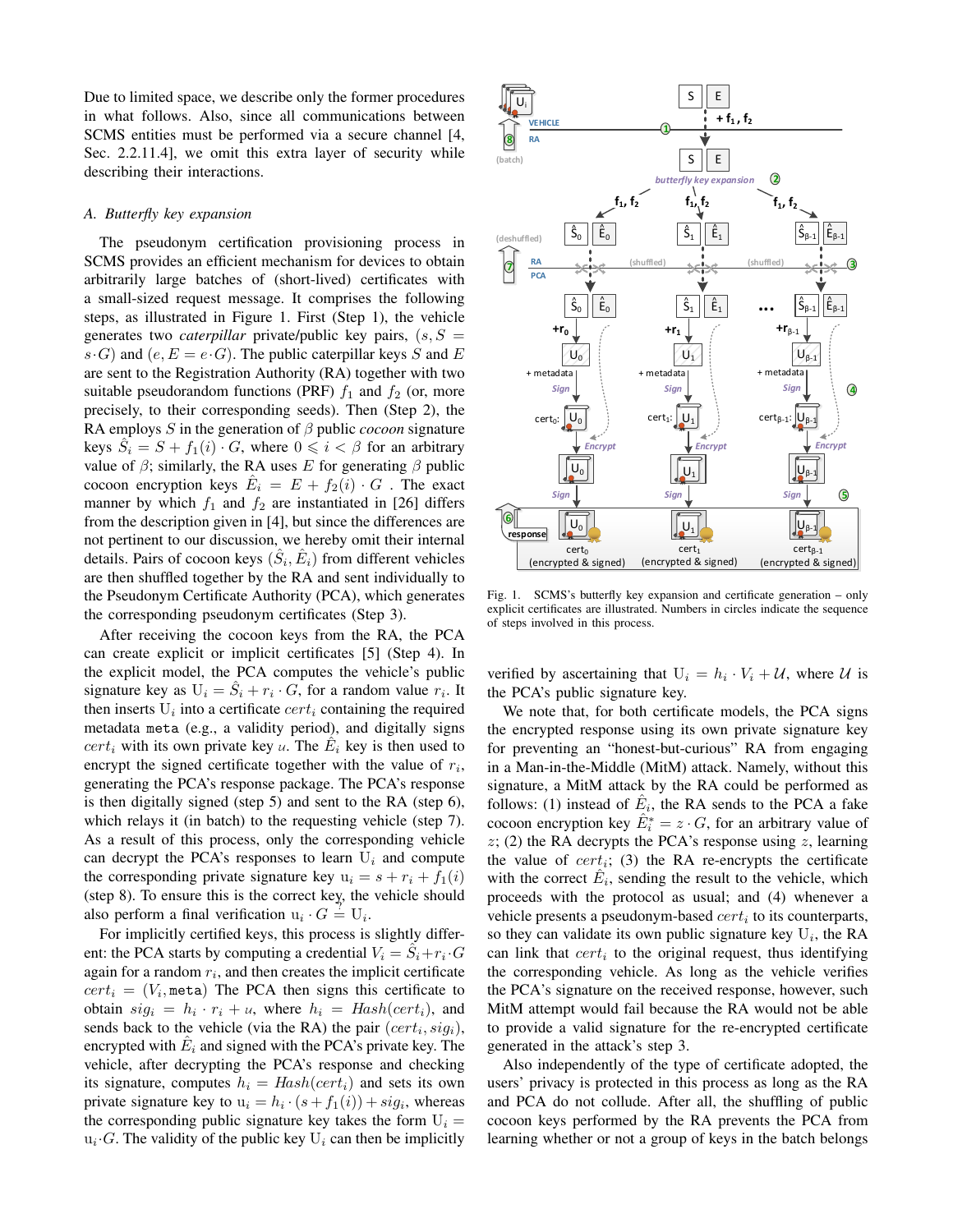#### TABLE II

to the same device. Unlinkability of public keys towards the RA, in turn, is obtained because the latter does not learn the value of  $cert_i$  in the PCA's encrypted response.

# IV. AN IMPROVED KEY EXPANSION PROCESS: UNIFIED BUTTERFLY KEYS (UBK)

Albeit quite efficient, in particular from the vehicles' perspective, SCMS's pseudonym certificate provisioning protocol described in Section III-A can be further optimized. Specifically, the butterfly key expansion procedure is executed twice by the RA for each pseudonym certificate: once for the generation of the public signature keys and another for encryption keys. As a result, the device itself needs to send to the RA two caterpillar keys  $(S \text{ and } E)$ , as well as the corresponding PRFs  $(f_1$  and  $f_2$ ), for the computation of the corresponding cocoon keys  $(\hat{S}_i$  and  $\hat{E}_i$ , where  $0 \leq i < \beta$ ). Furthermore, since  $\hat{S}_i$  and  $\hat{E}_i$  are seen as independent keys by the PCA when issuing a certificate, the PCA needs not only to encrypt the certificate but also sign the resulting encrypted package to prevent the RA from manipulating  $\hat{E}_i$ . This extra signature leads to overheads in multiple places: on the PCA, for its computation and transmission; on the RA, for its reception and re-transmission; and on the end devices, for its reception and verification, besides the verification of the certificate's signature itself.

Aiming to avoid the need of such extra signature while preserving SCMS's original certificates' format and also improving the overall efficiency of the certificate issuance procedure, we hereby propose a unified butterfly key (UBK) expansion process. In the proposed solution, described in what follows and summarized in Table II, the vehicle's request takes a single key. This leads to better efficiency without loss of security or functionality.

First, the vehicle generates a single caterpillar private/public key pair  $(x, X = x \cdot G)$ , and sends X together with a PRF  $f$  to the RA. The RA then generates  $\beta$  public cocoon keys  $X_i = X + f(i) \cdot G$  for several devices, shuffles them, and sends the resulting batch to the PCA.

The subsequent procedure followed by the PCA when processing  $X_i$  depends on whether explicit or implicit certificates are employed, but the steps followed are analogous to those described in Section III-A. Namely, for implicit certificates, the PCA uses  $X_i$  to generate the vehicle's credential  $V_i = X_i + r_i \cdot G$ , builds the certificate  $cert_i = (V_i, \text{meta}),$ and computes the corresponding signature  $sig_i = h_i \cdot r_i + u$ , where  $h_i = Hash(cert_i)$ . In the explicit model, in turn, the device's public signature key is computed directly from  $X_i$ , by making  $U_i = X_i + r_i \cdot G$ ; this key is then inserted into the certificate  $cert_i$ , which is signed by the PCA using  $u$ .

Whether implicit or explicit certificates are adopted, the PCA uses  $\hat{X}_i$  as the encryption key for its response. In other words,  $X_i$  encrypts  $cert_i$  and any other data that needs to be provided to the vehicle (e.g.,  $r_i$  for explicit certificates, and  $sig_i$  for implicit ones). This encrypted package is then sent to the RA, which relays it to the vehicle.

The vehicle can then compute the corresponding decryption key  $\hat{x}_i = x + f(i)$  and retrieve  $cert_i$ . This decryption key

ISSUING PSEUDONYM CERTIFICATES: THE ORIGINAL SCMS AND THE PROPOSED UBK IN THE IMPLICIT AND EXPLICIT MODELS. OPERATIONS SAVED IN THE UBK APPROACH ARE SHOWN IN GRAY BACKGROUND.

|             | Vehicle                     | →  | RA                                                                                             | $\rightarrow$   | <b>PCA</b>                                                                                                                                                                                                                                                                                                                     | $RA*$ | Vehicle                                                                                                                                                                                                                                                                                                                            |  |  |  |
|-------------|-----------------------------|----|------------------------------------------------------------------------------------------------|-----------------|--------------------------------------------------------------------------------------------------------------------------------------------------------------------------------------------------------------------------------------------------------------------------------------------------------------------------------|-------|------------------------------------------------------------------------------------------------------------------------------------------------------------------------------------------------------------------------------------------------------------------------------------------------------------------------------------|--|--|--|
| expl        | s,                          |    | $ S_1 \hat{S}_i = S+$<br>$S = s \cdot G  f_1  f_1(i) \cdot G$                                  | $ S_i $         | $U_i = \ddot{S}_i + r_i \cdot G$<br>$sig_i = Sign(u, \{U_i, \texttt{meta}\})$<br>$cert_i = \{U_i, \text{meta}, sig_i\}$<br>$pkg = Enc(\hat{E}_i, \{cert_i, r_i\})$<br>$res = \{pkg, Sign(u,pkg)\}\$                                                                                                                            | res   | $\hat{e}_i = e + f_2(i)$<br>$Ver(\mathcal{U}, res)$<br>$\{cert_i, r_i\} = Dec(\hat{e}_i, pkg)$<br>$Ver(\mathcal{U}, cert_i)$<br>$u_i = s + f_1(i) + r_i$<br>$u_i \cdot G = U_i$                                                                                                                                                    |  |  |  |
| n<br>E      | e,<br>$E = e \cdot G  f_2 $ |    | $\left E,\right \hat{E}_i = E + \left \hat{E}_i\right $<br>$f_2(i)$ G<br>$0 \leq i \leq \beta$ |                 | $V_i = S_i + r_i \cdot G$<br>$cert_i = \{V_i, \mathtt{meta}\}$<br>$sig_i = Hash(cert_i) \cdot r_i + u$<br>$pkg = Enc(\hat{E}_i, \{cert_i, sig_i\})$<br>$res = \{pkg, Sign(u,pkg)\}\$                                                                                                                                           |       | $\hat{e}_i = e + f_2(i)$<br>$Ver(\mathcal{U}, res)$<br>$\{cert_i, sig_i\} = Dec(\hat{e}_i, pkg)$<br>$h_i = Hash(cert_i)$<br>$u_i = h_i \cdot (s + f_1(i)) + sig_i$<br>$U_i = u_i \cdot G = h_i \cdot V_i + U$                                                                                                                      |  |  |  |
| expl<br>mpl | $x$ ,<br>$X = x \cdot G$    | Х, | $\hat{X}_i = X +$<br>$f(i)\cdot G$<br>$0 \leq i \leq \beta$                                    | $\widehat{X}_i$ | $U_i = \hat{X}_i + r_i \cdot G$<br>$sig_i = Sign(u, \{U_i, \texttt{meta}\})$<br>$cert_i = \{U_i, \texttt{meta}, sig_i\}$<br>$pkg\!=\!Enc(\widehat{X}_i,\{cert_i,r_i\})$<br>$V_i = \hat{X}_i + r_i \cdot G$<br>$cert_i = \{V_i, \mathtt{meta}\}$<br>$sig_i = Hash(cert_i) \cdot r_i + u$<br>$pkg = Enc(X_i, \{cert_i, sig_i\})$ | pkg   | $\hat{x}_i = x + f(i)$<br>$\{cert_i, r_i\} = Dec(\hat{x}_i, pkg)$<br>$Ver(\mathcal{U}, cert_i)$<br>$u_i = \hat{x}_i + r_i$<br>$u_i \cdot G = U_i$<br>$\hat{x}_i = x + f(i)$<br>$\{cert_i, sig_i\} = Dec(\hat{x}_i, pkg)$<br>$h_i = Hash(cert_i)$<br>$u_i = h_i \cdot \hat{x}_i + sig_i$<br>$U_i = u_i \cdot G = h_i \cdot V_i + U$ |  |  |  |

works because the encryption is performed using  $\hat{X}_i = x$ .  $G+f(i) \cdot G$  as public key, whereas the corresponding private key is known only to the vehicle. For implicit certificates,  $U_i$ is then computed and verified as usual, using  $cert_i$  and the PCA's public signature key to check that  $U_i = u_i \cdot G$  satisfies  $U_i = h_i \cdot V_i + \mathcal{U}$ , where  $u = Hash(cert_i) \cdot (x + f(i)) + sig_i$ . For explicit certificates, the vehicle (1) verifies the PCA's signature on  $cert_i$ , which encloses  $U_i$ , and then (2) computes  $u_i = r_i + \hat{x}_i$  using the value of  $r_i$  received in the encrypted package, ascertaining that  $u_i \cdot G = U_i$ . Whereas this final verification on the received  $U_i$  was only advisable in SCMS, for verifying the correctness of the PCA's response, it is mandatory in the proposed approach for avoiding MitM attacks by the RA (as further discussed in Section V-C).

#### V. SECURITY ANALYSIS

Even though SCMS does not provide formal proofs of security, its underlying goals are basically: the confidentiality of the vehicle's private key u; the confidentiality of the PCA's response (or, more precisely, of the pseudonym certificate thereby enclosed), in particular toward the RA; the integrity of the pseudonym certificates in the PCA's response; and the unlinkability of the pseudonym certificates, as long as PCA and RA do not collude.

The overall security of the proposed scheme builds upon the same principles as the original SCMS butterfly key expansion. Namely, there is no modification on the process that defines how the caterpillar and cocoon signature keys are handled by PCA and RA. Therefore, the security arguments of SCMS regarding the confidentiality of u, which rely basically on the fact that  $x$  remains protected by the elliptic curve discrete logarithm problem (ECDLP, given in Definition V) during the whole execution of the protocol, remain valid. Hence, neither RA nor PCA is able to recover the signature or decryption private keys derived from it, even if they collude. Certificate unlinkability is also preserved as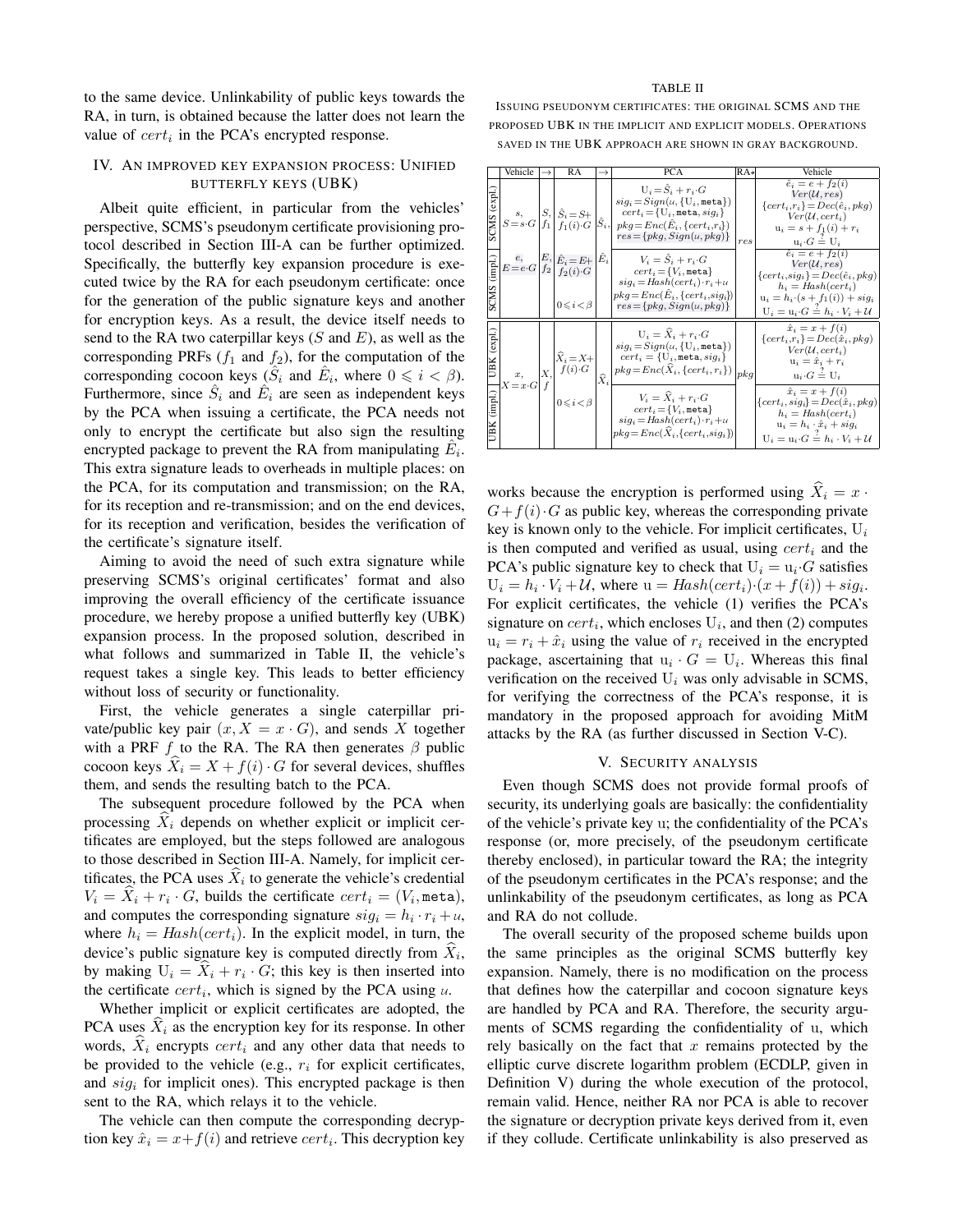long as RA and PCA do not collude: the shuffling done by the RA still hides from the PCA any relationship between certificate requests for the same vehicle; meanwhile, the PCA's encrypted response prevents anyone but the owner of the decryption key from learning  $cert_i$ .

*Definition:*Elliptic Curve Discrete Logarithm Problem (ECDLP) [15]. Let  $E$  be an elliptic curve over a finite field K. Suppose there are points  $P, Q \in E(K)$  given such that  $Q \in \langle P \rangle$ . Determine k such that  $Q = k \cdot P$ .

On the other hand, the unified key approach introduces two changes to SCMS: (1) it modifies the manner by which the encryption key is computed, and (2) it eliminates the PCA's signature on the encrypted package. The first modification could affect the confidentiality of the communication, thus allowing the RA to learn  $cert_i$ . Meanwhile, since the final signature made by the PCA on its response is aimed at ensuring the system's security against MitM attacks by the RA, the second modification could result in vulnerabilities on that aspect, affecting the confidentiality and/or integrity of issued certificates. However, in what follows we show that the unified key approach still protects the pseudonym certificates' contents and prevents MitM attacks, assuming the hardness of the ECDLP. More precisely, we show that the problem of decrypting the PCA's response encrypted with  $X$  can be reduced to an instance of ECDLP. The same computational hardness applies to MitM attacks, for which we show that the PCA's response is such that any manipulation by the RA is detectable by the device when validating the public key  $U_i$ , either explicitly or implicitly.

# *A. Confidentiality of pseudonym certificates*

In SCMS, the goal of encrypting the response package with a public encryption key  $E$  is to prevent the RA from learning its contents. This is accomplished simply by using  $E$ , for which the corresponding private key  $\hat{e}$  remains unknown by the RA. The unified strategy hereby proposed basically builds upon the observation that both the encryption  $\hat{e}$  and signature  $\hat{s}$  private keys need to remain protected in SCMS, which can still be done if they are combined into a single piece of information. Indeed, the security of using  $X_i$ directly as encryption key can be verified in Theorem V-A.

*Theorem: Security of the unified butterfly key (UBK) expansion against eavesdropping by RA*: Suppose that the RA follows a honest-but-curious security model, sending the correct  $\ddot{X} = X + f(i) \cdot G$  to the PCA. In that case, the RA is unable to recover the contents of the PCA's encrypted response  $pkq$  in polynomial time unless it is able to solve an instance of the elliptic curve discrete logarithm problem (ECDLP) in polynomial time.

*Proof:* The proof in this case is actually straightforward: if the encryption is performed with a secure algorithm, there should be no polynomial-time algorithm that allows decryption without knowledge of  $\hat{x}$ , nor a polynomial-time algorithm that allows the recovery of this key from  $pkq$ . Hence, violating the confidentiality of the scheme requires the recovery of  $\hat{x}$  from either X or X. After all, besides  $pkg$ itself, these are the only pieces of information possessed by

the RA that carry some relationship with the decryption key  $\hat{x}$ . However, since  $X = X + f(i) \cdot G$ , where  $f(i)$  is known by the RA, this task is equivalent to finding  $x$  from  $X$ , i.e., to solving the ECDLP for  $X$ .

# *B. Security against MitM attacks by RAs (implicit model)*

The security result obtained in Section V-A assumes that the RA follows the unified key expansion protocol, providing the correct  $X$  to the PCA. However, the RA might prefer to replace this key with  $\hat{X}_i^* = z \cdot G$ , for an arbitrary value of z. In this case, the confidentiality of the process would be lost, because the PCA would end up encrypting pkg with  $\hat{X}_i^*$  and the result would be trivially decrypted by the RA using the corresponding private key  $z$ . Therefore, we need to also consider the security of this Man-in-the-Middle scenario, which is complementary to the "honest-but-curious" scenario previously assumed. We impose no constraint on the (mis)behavior of the RA, letting it freely choose  $\hat{X}_i^*$  as long as the choice: (1) leads to some advantage to the RA, in particular the ability to violate the confidentiality or integrity of  $pkq$ ; and (2) the misbehavior is not detected by vehicles, so the letter believe it is safe to use the corresponding certificates in the field. With this scenario in mind, we can formulate Theorem V-B.

*Theorem: Security of the unified butterfly key (UBK) expansion against MitM attacks in the implicit model*: Suppose that the RA replaces  $\hat{X}_i$  by an arbitrary  $\hat{X}_i^*$  in the request for implicit certificates sent to the PCA. Assuming the hardness of the ECDLP and the random oracle model, the RA cannot violate the integrity or confidentiality of the PCA's response pkg without the requesting vehicle's knowledge.

*Proof:* We start by noticing that the integrity of  $pkg$ 's contents is protected despite the lack of the PCA signature over it. Indeed, even if the RA is somehow able to violate the confidentiality of  $pkg$ , it would only be able to obtain the (signed) implicit certificate  $cert_i$ . However,  $cert_i$  is not treated as confidential in the implicit certification model [5, Section 3.4], and yet such model ensures the integrity of  $cert_i$  in the random oracle model assuming the hardness of the ECDLP [3]. Therefore, the implicit certification itself already ensures that any modification of  $cert_i$ , either directly (i.e., after decrypting  $pkg$ ) or indirectly (i.e., by modifying only the ciphertext), would be detectable by vehicles.

Proving the confidentiality of the unified key expansion, however, requires some more effort because we cannot rely so directly on the security properties of implicit certificates. Once again, we follow the reductionist approach, showing that violating the confidentiality of  $pkg$  requires the resolution of an instance of the ECDLP.

Suppose that the malicious RA replaces the correct value of  $\hat{X}_i$  by  $\hat{X}_i^* = z \cdot G$ , for an arbitrary value of z. This assumption comes without loss of generality, since in principle we do not impose any restriction on the actual value of z chosen by the RA. Upon reception of the RA's request, the PCA ends up encrypting the implicit certificate  $cert_i$  with  $\hat{X}_i^*$ , since it is unable to detect such misbehavior. As a result, the RA can decrypt the PCA's response using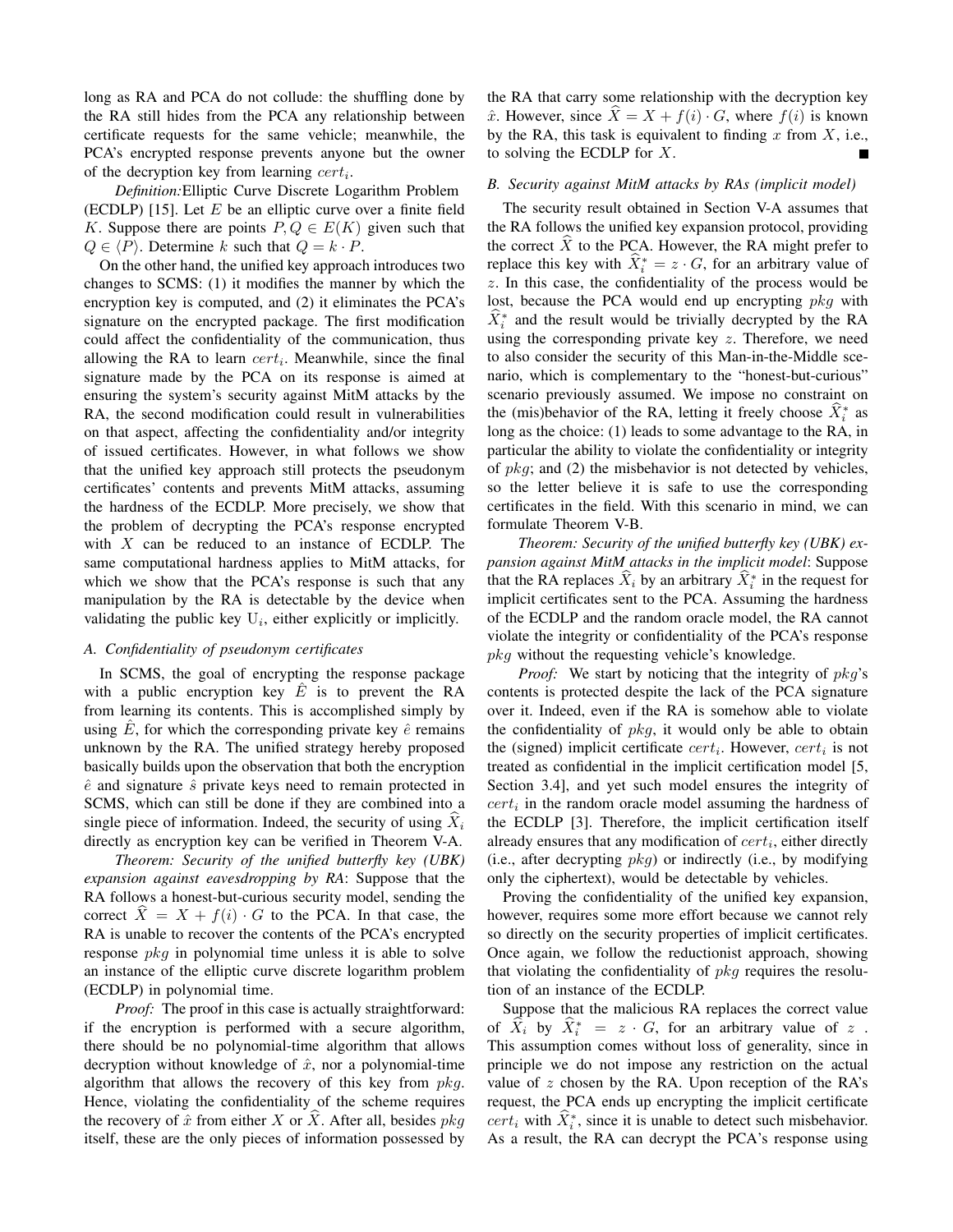$z$  as the decryption key, thus violating the confidentiality of the system. This attack would allow the RA to learn the vehicle's implicit certificate  $cert_i^* = (V_i^*, \text{meta})$ , where  $V_i^* = \hat{X}_i^* + r_i \cdot G$ , as well as its corresponding signature  $sig_i^* = Hash(cert_i^*) \cdot r_i + u$ , where  $h_i^* = Hash(cert_i^*)$ .

However, this misbehavior by the RA can be detected by the vehicle because, for any  $z \neq x+f(i)$ , the resulting  $sig_i^*$ would not be a valid signature for the actual  $\hat{X}_i$  expected by the vehicle. More precisely, after the vehicle computes  $U_i = u_i \cdot G$  for  $u_i = h_i^* \cdot (x + f(i)) + sig_i^*$ , the implicit verification  $U_i \stackrel{?}{=} h_i^* \cdot V_i^* + \mathcal{U}$  fails, unless  $z = x + f(i)$ :

$$
U_i \quad \frac{2}{7} \quad h_i^* \cdot V_i^* + \mathcal{U}
$$
  
\n
$$
u_i \cdot G \quad \frac{2}{7} \quad h_i^* \cdot (\hat{X}_i^* + r_i \cdot G) + u \cdot G
$$
  
\n
$$
(h_i^* \cdot (x + f(i)) + sig_i^*) \cdot G \quad \frac{2}{7} \quad (h_i^* \cdot (z + r_i) + u) \cdot G
$$
  
\n
$$
h_i^* \cdot (x + f(i)) + h_i^* \cdot r_i + u \quad \frac{2}{7} \quad h_i^* \cdot (z + r_i) + u
$$
  
\n
$$
h_i^* \cdot (x + f(i)) \quad \frac{2}{7} \quad h_i^* \cdot z
$$
  
\n
$$
x + f(i) \quad \frac{2}{7} \quad z \quad \triangleright \text{Assuming } h_i^* \neq 0
$$

Hence, to bypass the vehicle's verification, the RA cannot just choose any z: it is obliged to make  $z = x + f(i)$ . Even though  $f(i)$  is known by the RA, finding the value of x that allows the computation of  $z$  in this scenario is equivalent to solving the ECDLP for  $X$ .

# *C. Security against MitM attacks by RAs (explicit model)*

The security arguments for explicit certificates are similar to those presented in Section V-B for the implicit model, as summarized in Theorem V-C.

*Theorem: Security of the unified butterfly key (UBK) expansion against MitM attacks in the implicit model*: Suppose that the RA replaces  $\hat{X}_i$  by an arbitrary  $\hat{X}_i^*$  in the request for explicit certificates sent to the PCA. Assuming the hardness of the ECDLP, the RA cannot violate the integrity or confidentiality of the PCA's response  $pkg$  without the requesting vehicle's knowledge.

*Proof:* Once again, it is easy to show that the explicit certificate  $cert_i$  enclosed in the PCA's encrypted response,  $pkq$ , cannot be modified while avoiding detection by vehicles. After all, the  $cert_i$  is itself digitally signed by the PCA, so any modification would invalidate the signature assuming that a secure algorithm was employed for its computation. Therefore, even if the confidentiality of  $pkg$  is somehow violated by the RA, that might allow the (unsigned) value of  $r_i$  to be modified, but not the modification of the (signed)  $cert_i$ . Indirectly, however, the non-malleability of  $cert_i$  also ensures that a possible modification of  $r_i$  would be detectable by the vehicle. The reason is that the value of  $U_i$  obtained from  $cert_i$  is verified by the vehicle when it computes  $u_i = r_i + x + f(i)$  and then checks if  $u_i \cdot G \stackrel{?}{=} U_i$ . Since x and  $f(i)$  are known by the vehicle (i.e., cannot be manipulated by the RA), and  $U_i$  is fixed in the certificate, turning  $r_i$  into  $r_i^* \neq r_i$  would lead to  $u_i^* = r_i^* + x + f(i) \neq u_i$  and hence to  $u_i^* \cdot G \neq U_i$ . Therefore, none of the *pkg*'s contents can be modified without detection by the vehicle.

The final verification performed by the vehicle also ensures the confidentiality of the unified key expansion, assuming the hardness of the ECDLP to which this problem can be reduced. To prove this, we once again suppose without loss of generality that the malicious RA replaces  $\hat{X}_i$  by  $\hat{X}_i^* = z \cdot G$ , for an arbitrarily chosen value of z. In this case, the RA uses  $z$  to decrypt the PCA's response and then learns: (1) the device's final public key  $U_i^* = r_i \cdot G + \hat{X}_i^*$  enclosed in the certificate; and (2) the value of  $r_i$  itself.

To avoid detection, the RA would then have to re-encrypt the PCA's response in such a manner that the vehicle does not notice that  $\hat{X}_i$  was not used in the computation of the received  $U_i^*$ . Accomplishing this requires replacing the original  $r_i$  by some  $r_i^*$  that passes the verification process performed at the vehicle, i.e., that satisfies  $(r_i^* + x + f(i)) \cdot G \stackrel{?}{=} U_i^*$ . Otherwise, the vehicle that performs this final verification would identify the received  $U_i^*$  as invalid, frustrating the attack. Unfortunately for the RA, however, this means that  $r_i^*$  must be set to  $(r_i + z) - (x + f(i))$ , which is equivalent to solving the ECDLP for the point  $(U_i^* - \hat{X}_i)$ . Actually, since  $f(i)$  is known by the RA, z can be freely chosen by it, and  $r_i$  is learned due to the attack, this problem can be reduced to finding x given the value of X provided by the vehicle. Nevertheless, this is still an ECDLP instance, which concludes the proof.

# *D. Implementation-related security aspects*

As an additional remark, the original SCMS design proposes the adoption of two caterpillar keys most likely because it is considered a good practice to avoid using the same (or even correlated) public/private key pair for encryption and signature. The main reason for this recommendation is that possible vulnerabilities (e.g., implementation errors) found in one process may leak the key for the other [6]. Hence, if an attacker can somehow interact with a vehicle in such a manner that (1) the vehicle works as an oracle for one process, and then (2) recover the private key thereby employed, then (3) that would also give away the private key for the other process.

At first sight, it may seem that the strategy hereby described violates this general rule by creating a key  $X_i$ that is used both for encryption (by the PCA) and for generating digital signature (by the vehicles). However, this is *not* the case in the proposed scheme. The reason is that the private key  $\hat{x}_i$  corresponding to  $X_i$  is actually never used for signing any piece of data. Instead, vehicles use  $u_i = \hat{x}_i + r_i$  as signature keys in the explicit model, and  $h_i \cdot \hat{x}_i + sig_i$  in the implicit model, where  $r_i$  and  $sig_i$  are secret values known only by the vehicle and the PCA. As long as  $r_i \neq 0$  (for explicit certificates) and  $sig_i \neq 0$ (for implicit ones), any predictable correlation between the encryption and the signature processes is eliminated from the perspective of all entities (as expected from randomly generated keys), except for the PCA itself. Interestingly, this approach follows the same line of thought behind the butterfly key expansion process that is the basis for SCMS: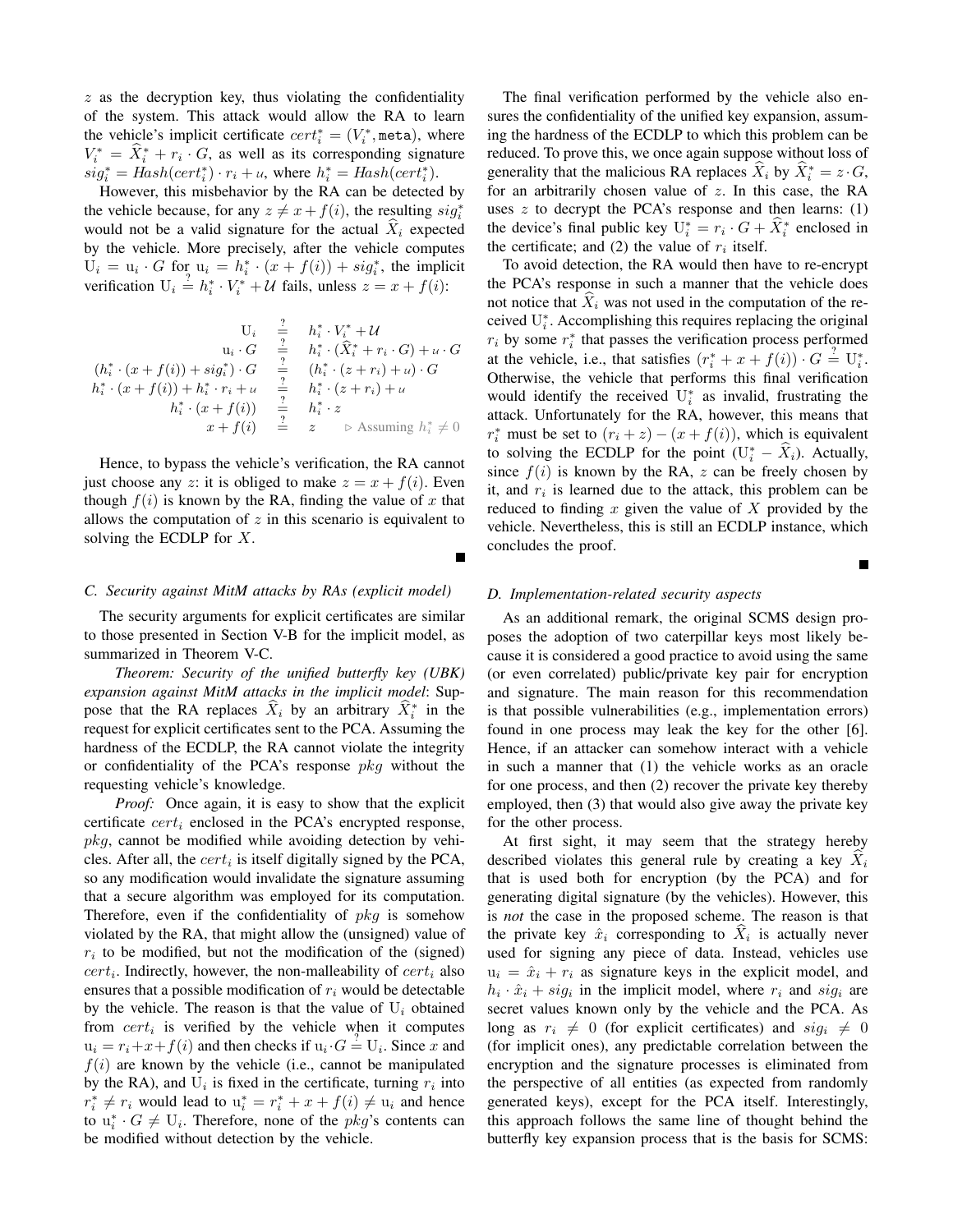different signature cocoon keys are generated from the same secret information (the caterpillar key), but this correlation is known only by the vehicle and a system entity (in this case, the RA). Therefore, the proposed modification can be seen as a natural development of the original SCMS protocol.

# VI. PERFORMANCE ANALYSIS

Besides preserving SCMS's security properties, this unified butterfly key expansion leads to a reduced overhead when compared to the original process.

For vehicles, the request sent to the RA includes a single cocoon public key and a single PRF rather than two, the processing and bandwidth costs involved in this process drop by half. The batches received are also smaller, because each encrypted package containing a certificate is not signed (only the certificate itself is). Finally, the processing costs for validating batches is smaller than in SCMS, since the verification of the PCA's signature on the encrypted package is eliminated.

The RA, in turn, only performs the butterfly key expansion for signature keys, leading to half the processing overhead. Ignoring ancillary metadata, bandwidth usage is similarly reduced when forwarding the request to the PCA, which involves a single cocoon key and a single PRF rather than two of each. Finally, the response by the PCA is also smaller due to the absence of a signature on the encrypted package.

At the PCA, The processing savings come from the fact that each (implicit or explicit) certificate issued takes a single signature instead of two. Inbound and outbound bandwidth are also saved, since the RA's requests are smaller (they do not include  $\hat{E}_i$ ) and so are the PCA's responses (one less signature is sent).

To give some concrete numbers, Table III compares the estimated costs of the proposed procedure with the original SCMS as described in [4], assuming the algorithms thereby recommended: ECDSA for signature generation/verification and ECIES for asymmetric encryption/decryption. Both algorithms are configured to provide a 128-bit security level.

The bandwidth costs are measured in bytes, ignoring eventual metadata not strictly related to the butterfly key expansion process (e.g., time period to which the certificate should be associated, etc.). The processing costs are measured in cycles, using the RELIC cryptography library version 0.4.1 [2], running on an Intel i5 4570 processor.

For completeness, we consider two different settings for ECDSA when measuring the processing costs of the batch verification by vehicles: a standard implementation, in which the ECDSA verification process takes basically one fixedpoint EC multiplication by the generator  $G$  and one randompoint multiplication by the PCA's signature key  $U$ ; and an optimized implementation, in which  $U$  is also considered a fixed point. More precisely,fixed-point EC multiplications in RELIC rely on pre-computations, using the fixed comb method with  $w = 8$  For random-point multiplications, in turn, RELIC is set to use the Montgomery ladder method, thus providing an isochronous operation. As a result, fixedpoint multiplications end up being  $\approx 8$  times faster than their

random-point counterparts, at the cost of extra memory usage for storing pre-computed tables. In practice, the adoption of this optimized version is interesting when multiplications by  $U$  are performed multiple times per batch for verifying ECDSA signatures from a same PCA, so the underlying precomputation costs can be amortized. Nevertheless, in actual deployments such optimized version may not be adopted, for at least two reasons: (1) vehicles may not have enough memory for storing pre-computed tables; and (2) the batch verification may involve multiple values of  $U$ , e.g., because the RA's policy dictates that different PCAs are contacted so the revocation of one PCA does not invalidate the entire batch, as well as for improved privacy. In this latter case, the standard implementation may be preferred over the one that turns  $U$  into a fixed point.

As shown in Table III, the bandwidth and processing gains of the proposed unified butterfly key expansion process can reach up to 50%, whereas in the worst case it is at least as efficient as SCMS's original approach. Interestingly, those gains are slightly more significant in the implicit certification model, which is the one suggested for standardization [4].

In practice, whereas such benefits at the vehicles' side are clearly important given their resource-constrained nature, we argue that they are also relevant at the servers' side due to the large scale of the vehicular networking scenario. More precisely, to put these savings in perspective, we can consider the case of the PCA: more than 16 million vehicles are sold per year only in US [24]); since the number of certificates provisioned per vehicle is expected to range from a few thousands [26] to more than 30 thousand [14], avoiding one signature per certificate translates to 16 – 480 billion signatures that do not need to be computed or transmitted per year by PCAs in US. Those savings alone are, thus, orders of magnitude larger than the total load of the world's largest PKI, which issues under 10 million certificates every year, run by the US Department of Defense [26]. In particular, if the signatures are generated using a modern Hardware Security Module (HSM), capable of processing 20,000 ECCbased signatures per second [9], the processing time saved at PCAs provisioning that many signatures would be equivalent to 9–277 days of that HSM's continuous operation.

# VII. CONCLUSIONS

Data authentication and user privacy are essential for preventing abuse in intelligent transportation systems, either by drivers or by the system itself. This is, however, a challenging task, in particular because any acceptable solution needs to cope with constraints on the vehicle's side such as limited connectivity and processing power. Fortunately, SCMS's pseudonym certificates provisioning and revocation processes are able to address such requirements while also taking into account performance and scalability issues.

Despite those advances, in this article we show that there are still optimization opportunities in the SCMS architecture. Specifically, we describe a novel, unified butterfly key expansion in which two vehicle-provided keys are replaced by a single one. Besides eliminating the need of including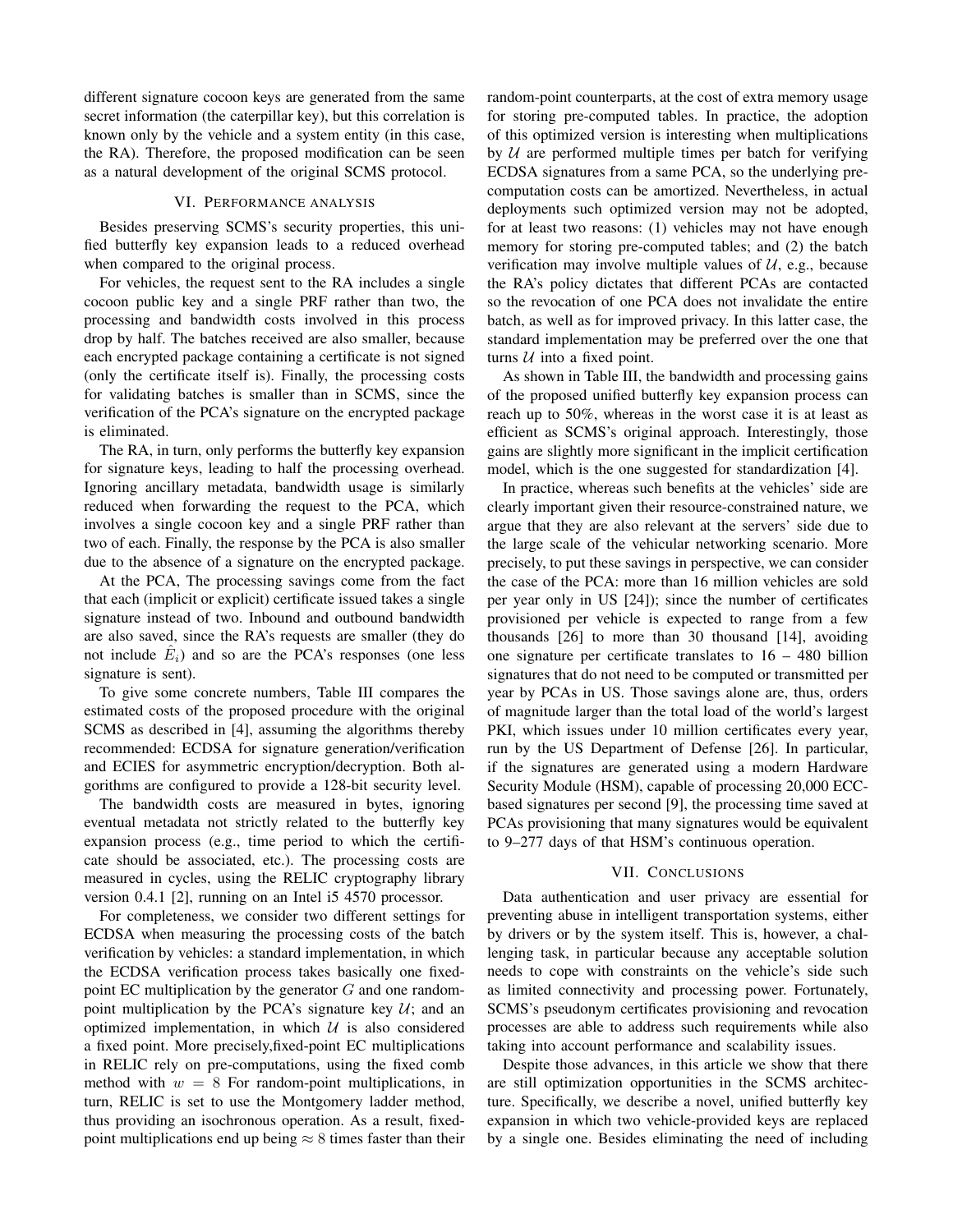# TABLE III

COMPARISON OF PROCESSING (IN CYCLES, SHOWN IN A GRAY BACKGROUND) AND COMMUNICATION (IN BYTES) COSTS BETWEEN THE ORIGINAL SCMS AND THE PROPOSED SOLUTION WHEN ISSUING  $\beta$  EXPLICIT AND IMPLICIT CERTIFICATES, INCLUDING REQUEST AND RESPONSE.

|                 | Vehicle             | $\rightarrow$ | RA                                      | $\rightarrow$ | <b>PCA</b>                                                                      |                             | RA                       |                             | Vehicle $(RP)^*$                          | Vehicle $(FP)^*$                         |
|-----------------|---------------------|---------------|-----------------------------------------|---------------|---------------------------------------------------------------------------------|-----------------------------|--------------------------|-----------------------------|-------------------------------------------|------------------------------------------|
| SCMS expl.      | $508 \times 10^{3}$ | 96            | $\beta$ (499 $\times$ 10 <sup>3</sup> ) | $\beta(64)$   | $\beta$ (3.27 $\times$ 10 <sup>6</sup> )                                        | $\beta \cdot ( cert  + 80)$ |                          | $\beta \cdot ( cert  + 80)$ | $\beta$ (5.30 $\times$ 10 <sup>6</sup> )  | $\beta$ (3.23 $\times$ 10 <sup>6</sup> ) |
| UBK expl.       | $254 \times 10^{3}$ | 48            | $\beta$ (250 $\times$ 10 <sup>3</sup> ) | $\beta$ (32)  | $\beta$ (2.86 $\times$ 10 <sup>6</sup> )                                        | $\beta \cdot ( cert  + 48)$ |                          | $\beta \cdot ( cert  + 48)$ | $\beta$ (3.75 $\times$ 10 <sup>6</sup> )  | $\beta$ (2.73 $\times$ 10 <sup>6</sup> ) |
| <b>UBK/SCMS</b> | 0.5                 | 0.5           | 0.5                                     | 0.5           | 0.88                                                                            | $[0.75, 1]$ <sup>T</sup>    | $\overline{\phantom{a}}$ | $[0.75, 1]$ <sup>T</sup>    | 0.71                                      | 0.85                                     |
| SCMS impl.      | $508 \times 10^{3}$ | 96            | $\beta$ (499 $\times$ 10 <sup>3</sup> ) |               | $\beta \cdot (64)   \beta \cdot (2.86 \times 10^6)   \beta \cdot ( cert  + 48)$ |                             |                          | $\beta \cdot ( cert  + 48)$ | $\left \beta\cdot(5.74\times10^6)\right $ | $\beta$ (4.72 × 10 <sup>6</sup> )        |
| UBK impl.       | $254 \times 10^3$   | 48            | $\beta$ (250 $\times$ 10 <sup>3</sup> ) | $\beta$ (32)  | $\beta$ (2.46 $\times$ 10 <sup>6</sup> )                                        | $\beta \cdot ( cert  + 16)$ |                          | $\beta \cdot ( cert  + 16)$ | $\beta$ (4.19 $\times$ 10 <sup>6</sup> )  | $\beta$ (4.19 $\times$ 10 <sup>6</sup> ) |
| <b>UBK/SCMS</b> | 0.5                 | 0.5           | 0.5                                     | 0.5           | 0.86                                                                            | $[0.67, 11$ <sup>T</sup>    |                          | [0.67, 1]                   | 0.72                                      | 0.89                                     |

<sup>∗</sup> Assuming that ECDSA verification uses the PCA's public signature key U as a random (RP) or fixed (FP) point

<sup>‡</sup> Ignoring encryption overhead and assuming  $|cert| \ge 48$ , which is close to the minimum for a certificate (32 bytes for representing

 $U_i$  or  $V_i$ , plus 16-bytes for metadata such as the expiration date and linkage values)

such extra key in the vehicle's requests, this approach also removes one signature from each pseudonym certificate generated in response (and, hence, the corresponding costs for their creation, transmission and verification). As a result, when compared to SCMS's pseudonym certificate provisioning protocol, we are able to obtain processing and bandwidth savings (both downstream and upstream) that reach as high as 50%. This is specially relevant when considering that the number of certificates provisioned per vehicle is expected to range from a few thousands [26] to tens of thousands [14]. In addition, whereas these gains are more noticeable at the vehicles' side, which are exactly the most resourceconstrained entities in the system, they are also relevant from the PCA's and RA's perspective given the large number of certificates that need to be handled by the system. The proposed schemes support either implicit or explicit certificates, while still preserving the system's security, flexibility and scalability in both approaches.

*Acknowledgements*. This study was financed in part by the Brazilian CAPES (Finance Code 001), CNPq (grant 301198/2017- 9), and LG Electronics. We also thank William Whyte, Virendra Kumar and Jonathan Petit for their insightful comments on this work.

#### **REFERENCES**

- [1] K. Alheeti, A. Gruebler, and K. McDonald-Maier. An intrusion detection system against malicious attacks on the communication network of driverless cars. In *12th Annual IEEE Consumer Communications and Networking Conference (CCNC)*, pages 916–921, Jan 2015.
- [2] D. Aranha and C. Gouvêa. RELIC is an Efficient LIbrary for Cryptography. https://github.com/relic-toolkit/relic, 2018.
- [3] Daniel Brown, Robert Gallant, and Scott Vanstone. Provably secure implicit certificate schemes. In *Financial Cryptography*, pages 156– 165, Berlin, Heidelberg, 2002. Springer.
- [4] CAMP. Security credential management system proofofconcept implementation – EE requirements and specifications supporting SCMS software release 1.1. Technical report, Vehicle Safety Communications Consortium, may 2016.
- [5] Certicom. Sec 4 v1.0: Elliptic curve Qu-Vanstone implicit certificate scheme (ECQV). Technical report, Certicom Research, 2013. http: //www.secg.org/sec4-1.0.pdf.
- [6] Jean-Sébastien Coron, Marc Joye, David Naccache, and Pascal Paillier. Universal padding schemes for RSA. In *Advances in Cryptology (CRYPTO'02)*, pages 226–241, London, UK, UK, 2002. Springer.
- [7] J. Douceur. The Sybil attack. In *Proc. of 1st International Workshop on Peer-to-Peer Systems (IPTPS)*. Springer, January 2002.
- [8] D. Förster, F. Kargl, and H. Löhr. PUCA: A pseudonym scheme with user-controlled anonymity for vehicular ad-hoc networks (VANET). In *IEEE Vehicular Networking Conference (VNC)*, pages 25–32, 2014.
- [9] Gemalto. SafeNet Luna Network HSM product brief. https:// safenet.gemalto.com/, 2018.
- [10] J. Harding, G. Powell, R. Yoon, J. Fikentscher, C. Doyle, D. Sade, M. Lukuc, J. Simons, and J. Wang. Vehicle-to-vehicle communications: Readiness of V2V technology for application. Technical Report DOT HS 812 014, NHTSA, 2014.
- [11] IEEE. *IEEE Standard Specifications for Public-Key Cryptography – Amendment 1: Additional Techniques*. IEEE Computer Society, 2004.
- [12] A. Iyer, A. Kherani, A. Rao, and A. Karnik. Secure V2V communications: Performance impact of computational overheads. In *IEEE INFOCOM Workshops*, pages 1–6, April 2008.
- [13] M. Khodaei and P. Papadimitratos. The key to intelligent transportation: Identity and credential management in vehicular communication systems. *IEEE Veh. Technol. Mag.*, 10(4):63–69, Dec 2015.
- [14] Virendra Kumar, Jonathan Petit, and William Whyte. Binary hash tree based certificate access management for connected vehicles. In *Conference on Security and Privacy in Wireless and Mobile Networks (WiSec'17)*, pages 145–155, New York, NY, USA, 2017. ACM.
- [15] Kristin E Lauter and Katherine E Stange. The elliptic curve discrete logarithm problem and equivalent hard problems for elliptic divisibility sequences. In *Selected Areas in Cryptography (SAC'08)*, pages 309– 327. Springer, 2008.
- [16] R. Moalla, B. Lonc, H.Labiod, and N. Simoni. Risk analysis study of ITS communication architecture. In *3rd Int. Conf. on The Network of the Future*, pages 2036–2040, 2012.
- [17] NIST. *FIPS 197 Advanced Encryption Standard (AES)*. National Institute of Standards and Technology, November 2001.
- [18] NIST. *FIPS 186-4 Digital Signature Standard (DSS)*. National Institute of Standards and Technology, July 2013.
- [19] NIST. *FIPS 180-4 Secure Hash Standard (SHS)*. National Institute of Standards and Technology, August 2015.
- [20] P. Papadimitratos, A. La Fortelle, K. Evenssen, R. Brignolo, and S. Cosenza. Vehicular communication systems: Enabling technologies, applications, and future outlook on intelligent transportation. *IEEE Communications Magazine*, 47(11):84–95, November 2009.
- [21] J. Petit, F. Schaub, M. Feiri, and F. Kargl. Pseudonym schemes in vehicular networks: A survey. *IEEE Communications Surveys Tutorials*, 17(1):228–255, 2015.
- [22] F. Schaub, Z. Ma, and F. Kargl. Privacy requirements in vehicular communication systems. In *Proc. of the Int. Conf. on Computational Science and Engineering*, volume 3, pages 139–145. IEEE, 2009.
- [23] M. Simplicio, E. Cominetti, H. Kupwade Patil, J. Ricardini, L. Ferraz, and M. Silva. A privacy-preserving method for temporarily linking/revoking pseudonym certificates in vanets. In *17th IEEE Int. Conf. On Trust, Security And Privacy In Computing And Communications (TrustCom'18)*, 2018. See also eprint.iacr.org/2018/185.
- [24] Statista. U.S. car sales from 1951 to 2017 (in units). www.statista. com/statistics/199974/us-car-sales-since-1951/, 2018.
- [25] E. Verheul. Activate later certificates for V2X: Combining ITS efficiency with privacy. Cryptology ePrint Archive 2016/1158, 2016.
- [26] W. Whyte, A. Weimerskirch, V. Kumar, and T. Hehn. A security